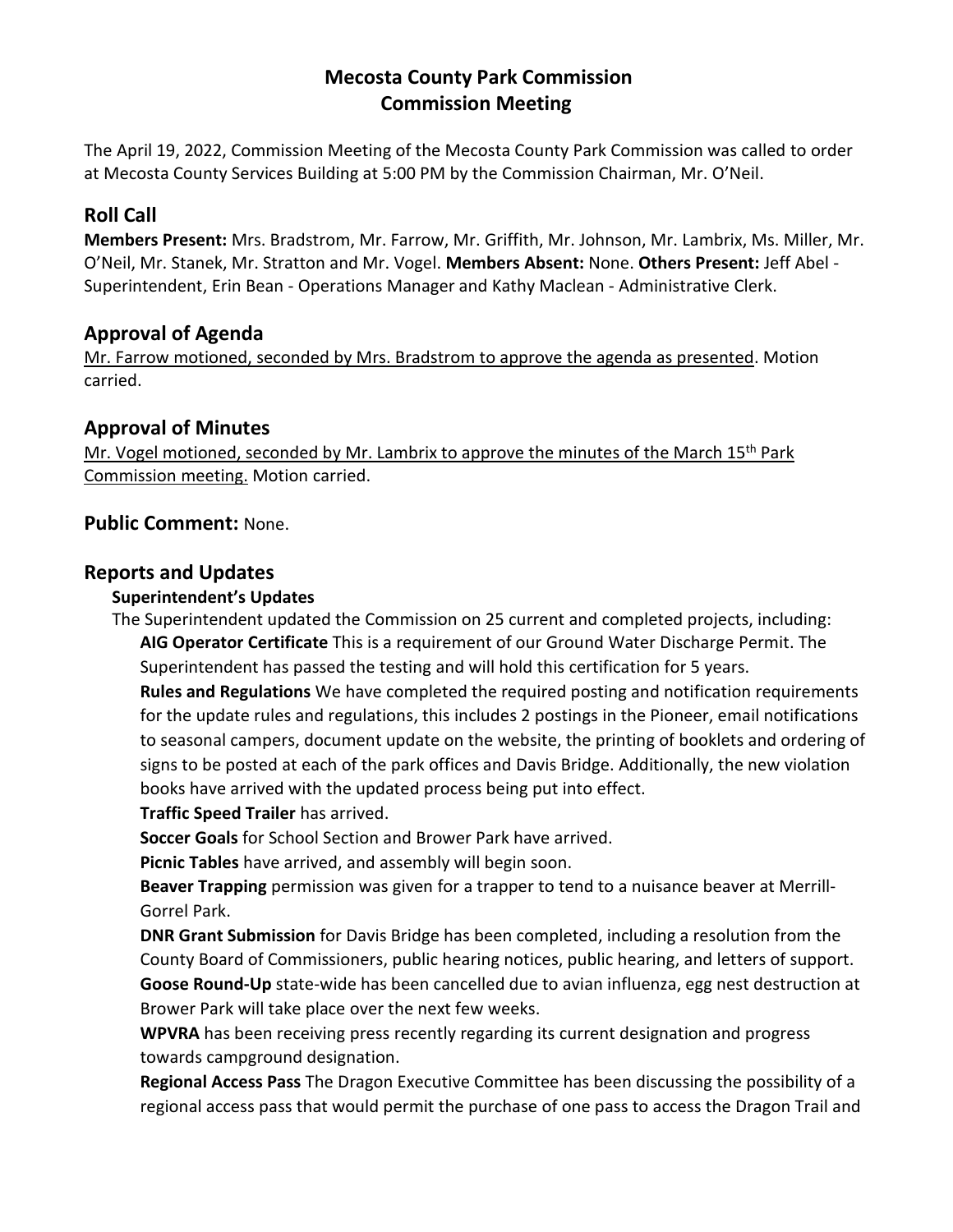all parks operated by Mecosta County, Newaygo County and Big Prairie Township. Mr. Stanek motioned, seconded by Mrs. Bradstrom to support the creation and sale of a Regional Parks Pass if each of the entities committed to a \$10 discount from their normal annual pass fee, with the proceeds divided between the 3 entities at the normal annual vehicle rate less the \$10 discount. Motion carried with a unanimous roll call vote.

**School Section Lake Veterans Memorial** The Veterans' Memorial Committee has requested to hold a Memorial Day and statue installation ceremony at the Veterans' Memorial on May 30<sup>th</sup>. Mr. Stanek motioned, seconded by Mr. Stratton to permit the Committee to hold the program and waive entry fees from 10:30 AM-11:30 AM for those attending the ceremony. Motion carried.

**YTD - Park Revenue Report** the combined park camping and park vehicle revenue are trending similarly to 2021.

**Dragon Trail Updates** – The County Board of Commissioners has committed \$225,000 of recently received Marijuana funds toward the completion of all remaining sections of trail within Mecosta County. Newaygo County has also committed to providing funding for completion of all portions of the Dragon Trail remaining to be constructed within their county. We expect an additional 10-14 miles of trail to be construction in 2022 starting at Newaygo State Park, connection to the Brower Park Loop and then moving across the river and working down from the River Ridge area to Big Bend Park.

**Incident/Accident Report** 2 vehicle damage reports reviewed and discussed.

## **Correspondence**

**Seasonal Employer Status** Unemployment Insurance Agency has designated us as a Seasonal Employer effective March 23, 2021. Mr. Farrow motioned, seconded by Mr. Johnson to take no further action against seasonal staff that may have received benefits prior to April 15, 2022. Motion carried with a unanimous roll call vote.

## **Committee Actions**

#### **Masterplan**

**Davis Bridge Trust Fund Grant Proposal** has been submitted with the updated project drawings. **Finance**

**Generator Project Update & Request** A review of the condensed project proposal was completed, with the estimated total project cost to be between \$165,000 and \$200,000. Mr. Griffith motioned, seconded by Mrs. Bradstrom to request the County Board of Commissioners consider funding \$100,000 of the project with the Park Commission being responsible for all additional costs to complete, at least, the condensed proposal. Motion carried with a unanimous roll call vote. **Toilet Paper Bids** 4 bids and samples were reviewed. Mr. Stanek motioned, seconded by Ms. Miller to accept the bid from Sysco for 80 cases of toilet paper at a delivered cost of \$3,285.90. Motion carried with a unanimous roll call vote.

**Wood Vendor Bids** no bids were received.

**Brower Concessions Agreement** reviewed. Mr. Stratton motioned, seconded by Mr. Lambrix to approve the Superintendent executing the agreement as presented. Motion carried.